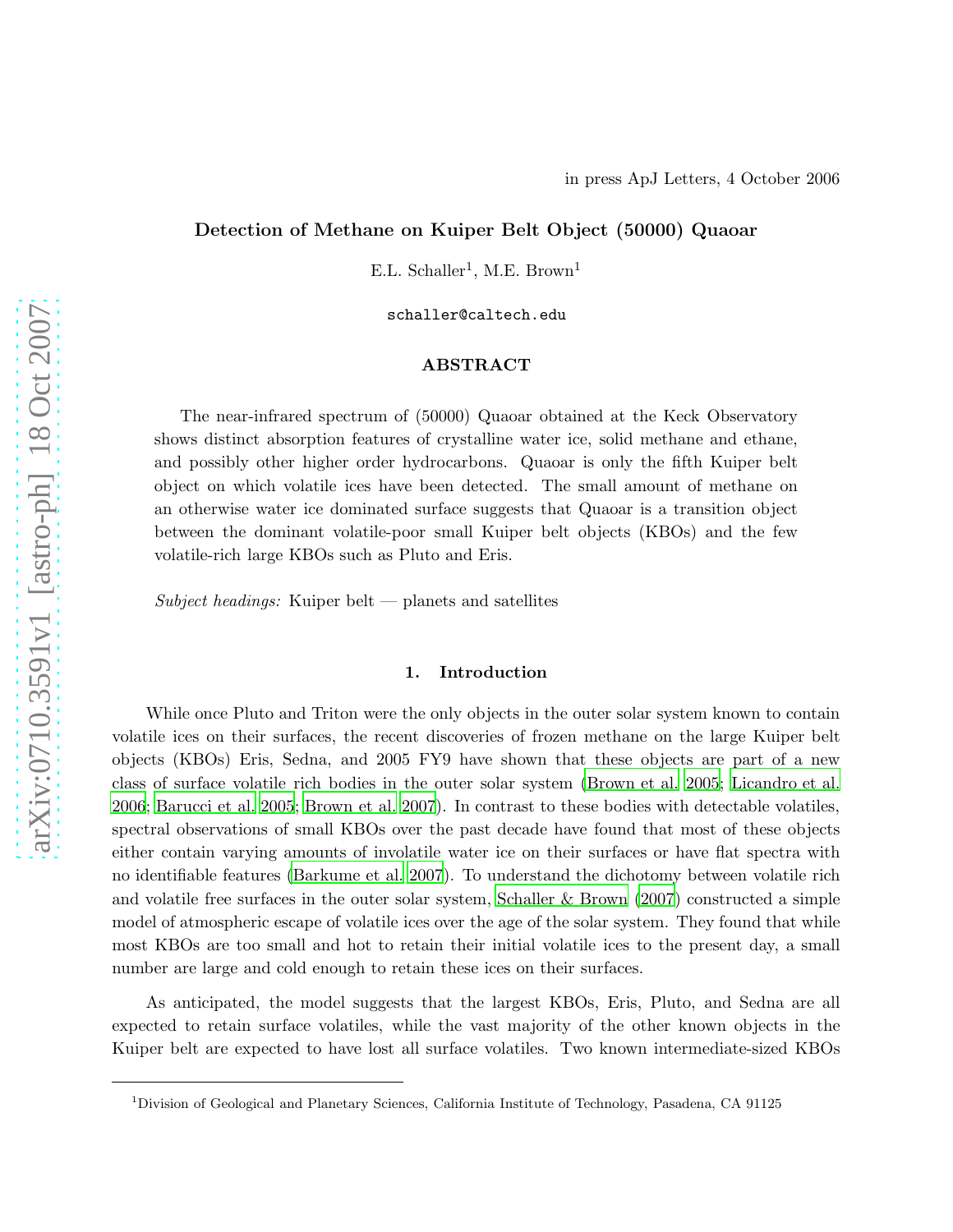are predicted to be in the transition region where they may have differentially lost some volatile ices  $(N_2)$  but retained others  $(CH_4)$ . One of these transition objects, 2005 FY9, with a diameter of  $\sim$ 1450 km [\(Stansberry et al. 2007](#page-5-1)) does indeed appear to contain abundant CH<sub>4</sub> but be depleted in  $N_2$ .

The other object that appears to be in the volatile non-volatile transition region is Quaoar, with a diameter of  $1260\pm190$  km[\(Brown & Trujillo 2004](#page-4-5)). The infrared spectrum of Quaoar does not resemble that of 2005 FY9, however. Quaoar's spectrum is dominated by absorptions due to involatile water ice, which is not detected at all on 2005 FY9. In addition, [Jewitt & Luu \(2004](#page-4-6)) reported the detection of an absorption feature near 2.2  $\mu$ m that they attributed to ammonia hydrate. They also detected the presence of crystalline water ice which, at the  $~\sim 40$  K radiative equilibrium temperature of Quaoar, is thought to be converted to amorphous water ice on a relatively short (∼ 10 Myr) timescale by cosmic ray bombardment. The crystallinity of the water ice and the detection of the 2.2  $\mu$ m feature that they attributed to ammonia hydrate led [Jewitt &](#page-4-6) Luu [\(2004](#page-4-6)) to suggest that Quaoar may have experienced relatively recent cryovolcanic activity.

In this paper, we present a new infrared spectrum of Quaoar with a signal-to-noise in the K-band six times greater than that of [Jewitt & Luu \(2004](#page-4-6)) and model the ices present on the surface.

### 2. Observations

Near-infrared spectra of Quaoar were obtained on 12 July 2002, and 23, 24 and 25 April 2007 using NIRSPEC, the facility medium to high resolution spectrometer on the Keck telescope [\(McLean et al. 1998](#page-5-2)). Three separate grating settings were used to completely cover the region from 1.4 to 2.4  $\mu$ m. The 1.44-1.73 and 1.70-2.13  $\mu$ m regions were each covered in 6 exposures of 200 seconds each and the 2.0 to 2.4  $\mu$ m region was covered in 82 exposures of 300 seconds each. Observations consisted of a series of exposures on two or three nod positions along the 0.57" slit. All observations were performed at an airmass of better than 1.5. Data reduction was carried out as described in [Brown \(2000](#page-4-7)). Telluric calibration was achieved by dividing the spectra by nearby G dwarf stars observed at an airmass within 0.1 of that of the target.

Figure 1 shows the complete near-infrared spectrum of Quaoar. The absolute value of the infrared albedo is obtained from the R albedo of  $0.092^{+0.036}_{-0.023}$  [\(Brown & Trujillo 2004](#page-4-5)), the V-R color of  $0.64 \pm 0.04$ , and an estimated V-J color of  $2.1 \pm 0.2$  using typical values found by [McBride et al. \(2003\)](#page-4-8). Errors in the overall absolute albedo calibration are of the order of 30% and are dominated by the uncertainty in the optical albedo.

The characteristic broad absorptions due to water ice are apparent at 1.5 and 2.0  $\mu$ m. In addition, the presence of the unique crystalline water ice feature at 1.65  $\mu$ m indicates that at least some of the water ice is in crystalline form. We also detect the absorption feature at 2.2  $\mu$ m previously attributed to ammonia hydrate as well as a series of broad absorption features beyond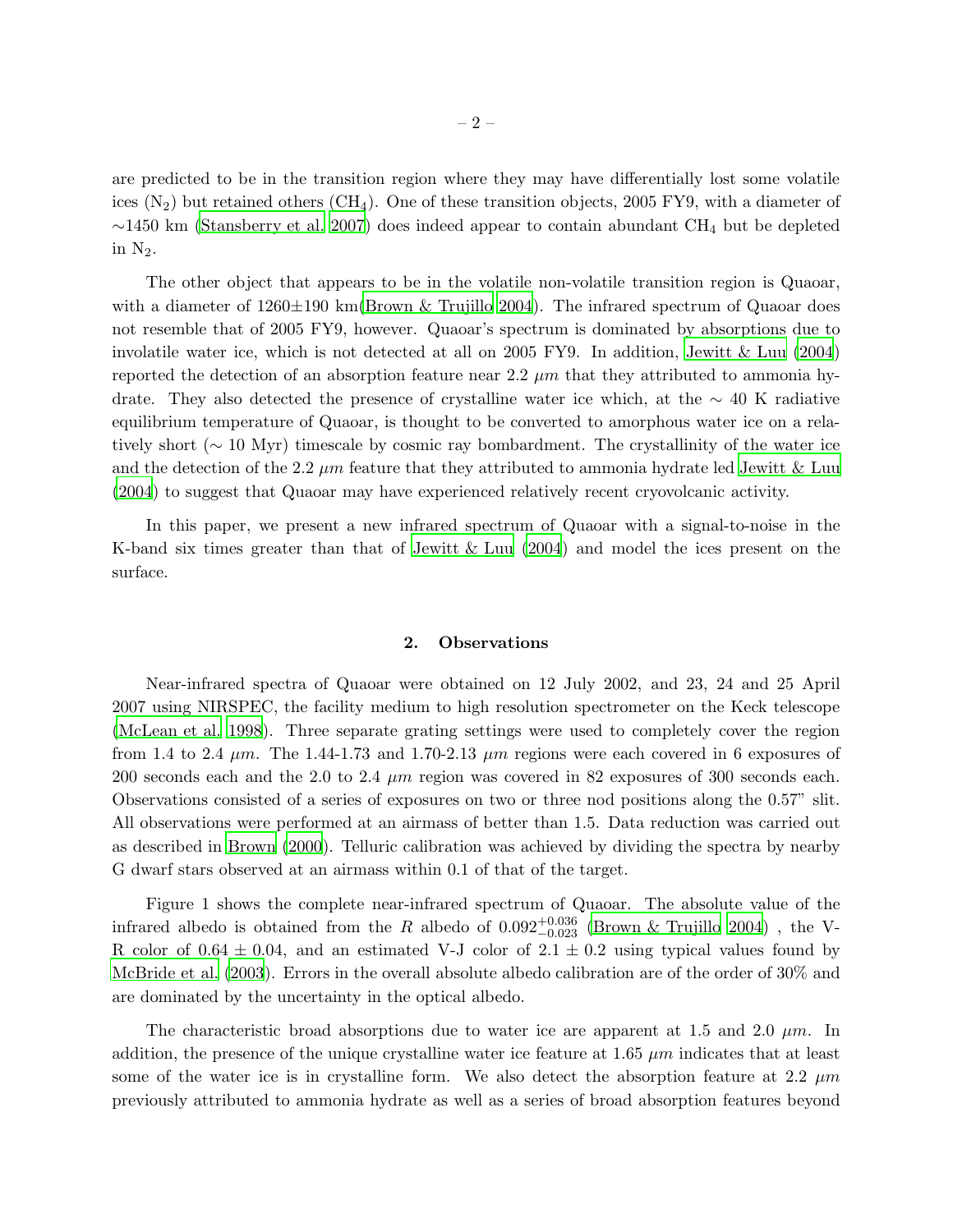$2.25 \; \mu m.$ 

# – 3 –

#### 3. Spectral Modeling

We first attempt to model the spectrum of Quaoar with a mixture of water ice and a dark featureless material. Using the bidirectional reflectance models of [Hapke \(1993](#page-4-9)) we model a spatially segregated mixture of crystalline water ice grains (Grundy [& Schmitt 1998\)](#page-4-10) and a dark red material. Optical path length was parameterized as a grain size in a scattering regolith. In order to investigate the additional absorption features longward of 2.1  $\mu$ m not due to water ice, we performed a leastsquares best fit to the 1.4 to 2.1  $\mu$ m region where the fractional abundance of the ice, the grain size of the ice, and the color of the dark material were allowed to vary. Figure 1a shows the best-fit model with 10  $\mu$ m water ice grain sizes, an ice fraction of 40% linearly mixed with a red continuum with a spectral slope of 10% per  $\mu$ m and an albedo of 13% at 2  $\mu$ m. The spectrum could be equally well fit with a model where water ice was significantly more abundant and the dark material was intimately mixed, rather than linearly mixed, with the ice.

The water ice model provides a good fit to the data from 1.4 to 2.1  $\mu$ m, and, as expected, deviates in the region beyond 2.1  $\mu$ m. In order to explore the spectral shape of the deviation beyond 2.1  $\mu$ m, we show, in Figure 2a, the ratio of the Quaoar spectrum to the water ice model. In addition to the 2.2  $\mu$ m feature seen by [Jewitt & Luu \(2004](#page-4-6)), we see additional distinct but broader absorption features at 2.32 and 2.38  $\mu$ m. The locations and depths of these three absorption features as well as the general shape of the ratio spectrum beyond 2.1  $\mu$ m are well fit by absorptions due to methane ice. A model methane spectrum using the laboratory data of [Grundy et al. \(2002](#page-4-11)) with 100  $\mu$ m grain sizes provides an excellent fit to the 2.0 - 2.4  $\mu$ m ratio spectrum. In addition, smaller absorptions at 1.8 and 1.72  $\mu$ m are also well fit by methane (Figure 1b). We measured the band center of the 2.2  $\mu$ m feature to be at 2.205 $\pm$ 0.002 which is consistent with that expected from pure methane [\(Quirico & Schmitt 1997](#page-5-3)). Hydrated ammonia, in contrast, has a single absorption in this region at a wavelength between 2.21 and 2.24  $\mu$ m, depending on the degree of hydration [\(Moore et al. 2007\)](#page-5-4). While the Quaoar absorption feature at  $2.205\pm0.002$  is perhaps consistent with the 2.21  $\mu$ m wavelength of the absorption feature of the most hydrated ammonia, ammonia cannot explain any of the additional major absorptions seen on Quaoar, all of which are well explained by the presence of methane. We thus conclude that the absorption feature initially attributed to ammonia is actually one of a series of absorption features caused by methane.

We can model the overall spectrum of Quaoar with a linear mixture of 35% water ice, 5% methane, and 60% dark material. While most features of the spectrum are well fit by this model, additional absorptions near  $2.27 \mu m$  still cannot be explained by methane (Figure 2b). On 2005 FY9, [Brown et al. \(2007\)](#page-4-3) found that the surface contained not just volatile methane, but a small amount of involatile ethane, hypothesized to derive from irradiation of the solid methane. The deviation from the methane spectrum on Quaoar also appears to be well fit, at least in part, by the presence of ethane. Figure 2b shows a model of 10  $\mu$ m ethane grains constructed from the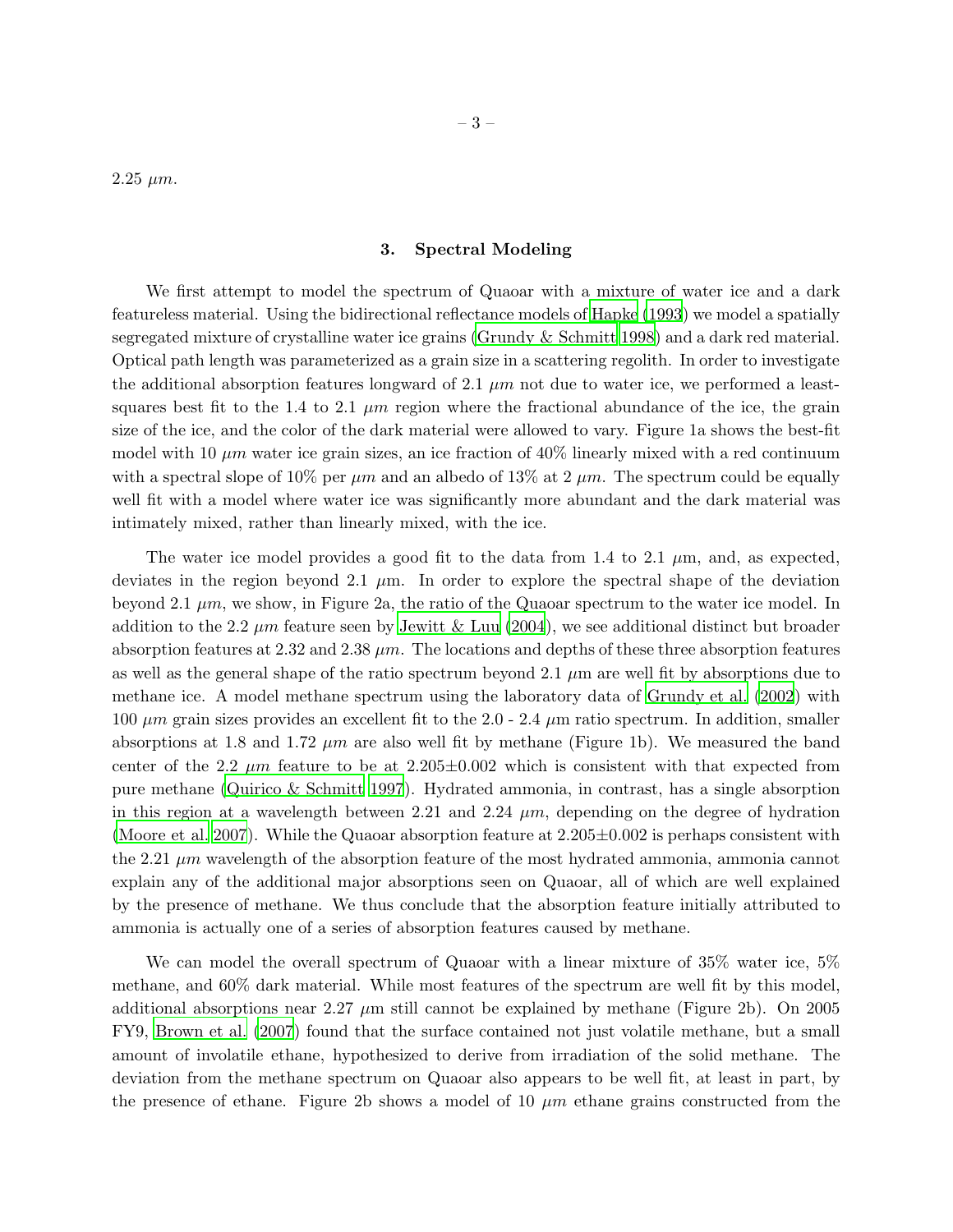absorption coefficients of [Quirico & Schmitt \(1997](#page-5-3)). In particular, the two strongest absorption features at 2.27 and 2.32  $\mu$ m are clearly detected as they are on 2005 FY9. An additional small absorption feature at 2.36  $\mu$ m remains unidentified but may be due to a higher-order hydrocarbon.

Figure 1b shows the complete model fit with a spatial mixture of 35% water ice, 55% dark material, 6% methane and 4% ethane. While the specific values of these parameters have little unique meaning, as many different values could give similar fits, in general we find that methane and ethane are minority species on a water ice dominated surface. The slight increase in the albedo of our best-fit model in the 1.4-1.6  $\mu$ m region compared to the spectrum indicates that a single sloped continuum in the infrared is insufficient. No evidence for other volatile species is detected; in particular, we did not detect the 2.148  $\mu$ m N2 absorption feature nor the 2.352  $\mu$ m CO absorption feature.

### 4. Discussion

With significantly higher signal-to-noise in the 2.0 - 2.4  $\mu$ m region, the 2.2  $\mu$ m absorption feature on Quaoar previously identified as ammonia hydrate [\(Jewitt & Luu 2004](#page-4-6)) is clearly seen to be due to methane ice. No compelling evidence is seen for the presence of ammonia. The presence of crystalline water ice on the surface of Quaoar still remains unexplained because it is expected that ice should currently exist in the amorphous form on the  $\sim 40$  K surface of Quaoar. However, the presence of the 1.65  $\mu$ m absorption feature due to crystalline water ice in the spectrum of every well observed water ice rich KBO (even down to diameters of only a few hundred kilometers) [\(Barkume et al. 2007\)](#page-4-4) suggests that exotic processes such as cryovolcanism are unlikely to be required. The presence of crystalline water ice on so many small outer solar system bodies may indicate that our current understanding of the physics of the crystalline/amorphous phase transition may not be complete. The spectrum of Quaoar is consistent with that of a cold geologically dead object slowly losing the last of its volatile ices by escape in a tenuous, perhaps patchy, atmosphere.

Ethane is an expected by-product of irradiation of methane ice [\(Baratta et al. 2003](#page-4-12)). The presence of ethane on Quaoar and on 2005 FY9 supports the suggestion of [Brown et al. \(2007](#page-4-3)) that these irradiation products are preferentially seen on bodies with large abundances of pure methane rather than on the bodies where the methane is diluted in nitrogen. Quaoar also appears to be rich in more complex irradiation products. Quaoar is the only water ice rich KBO which has a red color in the visible. Other water ice rich KBOs like Orcus, Charon, and 2003 EL61 and its family of collisional fragments are all blue in the visible [\(Barkume et al. 2007](#page-4-4)). Quaoar's red surface is likely due to the continued irradiation of methane, ethane, and their products on the surface [\(Brunetto et al. 2006](#page-4-13)).

While methane on Quaoar is sufficiently volatile that it is likely to seasonally migrate if Quaoar has a moderate obliquity, ethane and the other irradiation products are essentially involatile at Quaoar's temperature. Quaoar is therefore likely to have an irregular covering of irradiation prod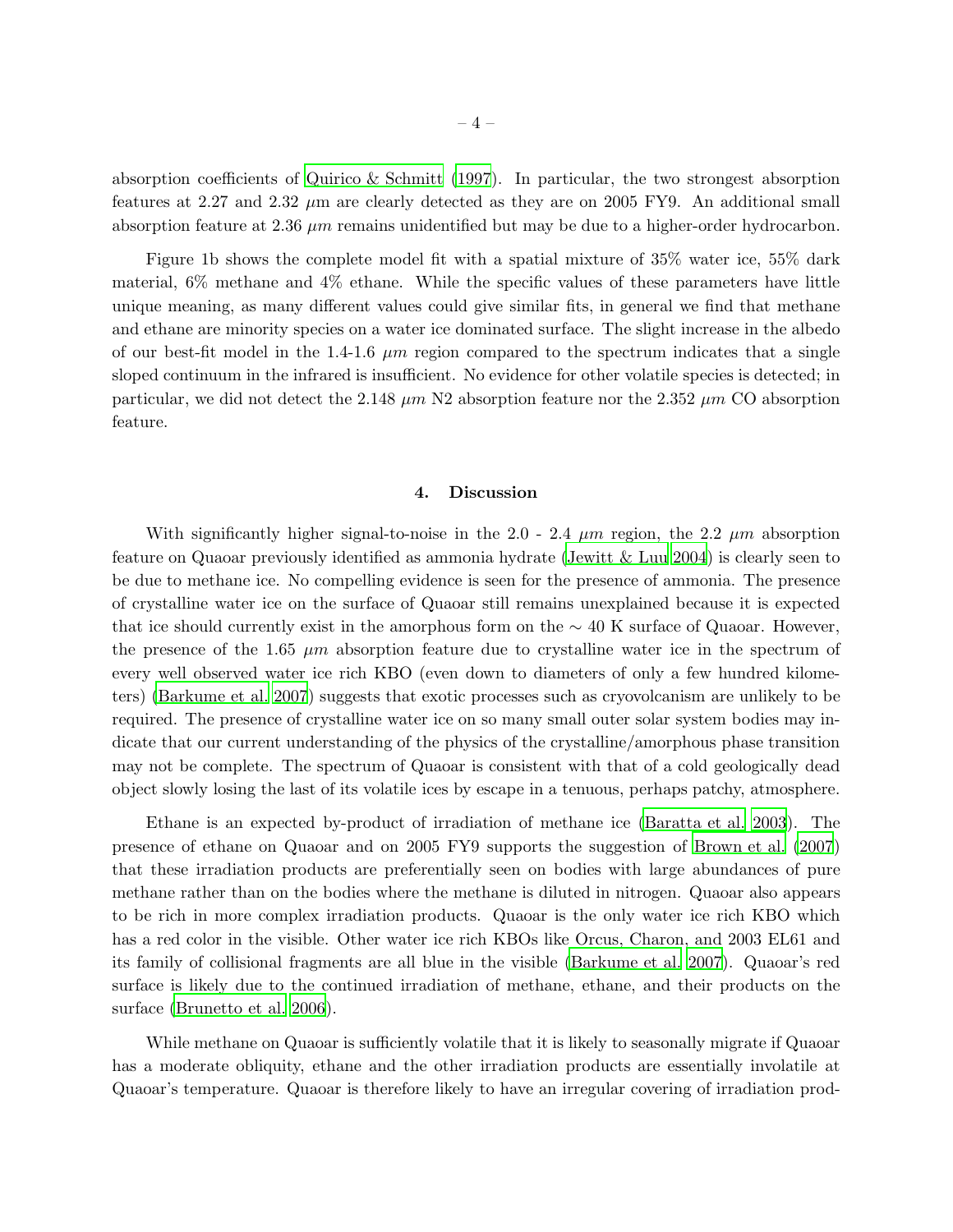ucts, perhaps leading to rotational variability in its visible color and in the abundance of ethane. Continued observations of this object will provide insight into the nature of the volatile non-volatile transition and atmospheric escape in the outer solar system.

Acknowledgments: We thank an anonymous referee for a helpful review. E.L.S. is supported by a NASA Graduate Student Research Fellowship. The data presented herein were obtained at the W.M. Keck Observatory, which is operated as a scientific partnership among the California Institute of Technology, The University of California and the National Aeronautics and Space Administration. The observatory was made possible by the generous financial support of the W.M. Keck Foundation.

### REFERENCES

- <span id="page-4-12"></span>Baratta, G. A., Domingo, M., Ferini, G., Leto, G., Palumbo, M. E., Satorre, M. A., & Strazzulla, G. 2003, Nuclear Instruments and Methods in Physics Research B, 209, 283
- <span id="page-4-4"></span>Barkume, K. M., Brown, M. E., & Schaller, E. L. 2007, ApJ, in press
- <span id="page-4-2"></span>Barucci, M. A., Cruikshank, D. P., Dotto, E., Merlin, F., Poulet, F., Dalle Ore, C., Fornasier, S., & de Bergh, C. 2005, A&A, 439, L1
- <span id="page-4-7"></span>Brown, M. E. 2000, AJ, 119, 977
- <span id="page-4-3"></span>Brown, M. E., Barkume, K. M., Blake, G. A., Schaller, E. L., Rabinowitz, D. L., Roe, H. G., & Trujillo, C. A. 2007, AJ, 133, 284
- <span id="page-4-5"></span>Brown, M. E. & Trujillo, C. A. 2004, AJ, 127, 2413
- <span id="page-4-0"></span>Brown, M. E., Trujillo, C. A., & Rabinowitz, D. L. 2005, ApJ, 635, L97
- <span id="page-4-13"></span>Brunetto, R., Barucci, M. A., Dotto, E., & Strazzulla, G. 2006, ApJ, 644, 646
- <span id="page-4-10"></span>Grundy, W. M. & Schmitt, B. 1998, J. Geophys. Res., 103, 25809
- <span id="page-4-11"></span>Grundy, W. M., Schmitt, B., & Quirico, E. 2002, Icarus, 155, 486
- <span id="page-4-9"></span>Hapke, B. 1993, Theory of reflectance and emittance spectroscopy (Topics in Remote Sensing, Cambridge, UK: Cambridge University Press, —c1993)
- <span id="page-4-6"></span>Jewitt, D. C. & Luu, J. 2004, Nature, 432, 731
- <span id="page-4-1"></span>Licandro, J., Pinilla-Alonso, N., Pedani, M., Oliva, E., Tozzi, G. P., & Grundy, W. M. 2006, A&A, 445, L35
- <span id="page-4-8"></span>McBride, N., Green, S. F., Davies, J. K., Tholen, D. J., Sheppard, S. S., Whiteley, R. J., & Hillier, J. K. 2003, Icarus, 161, 501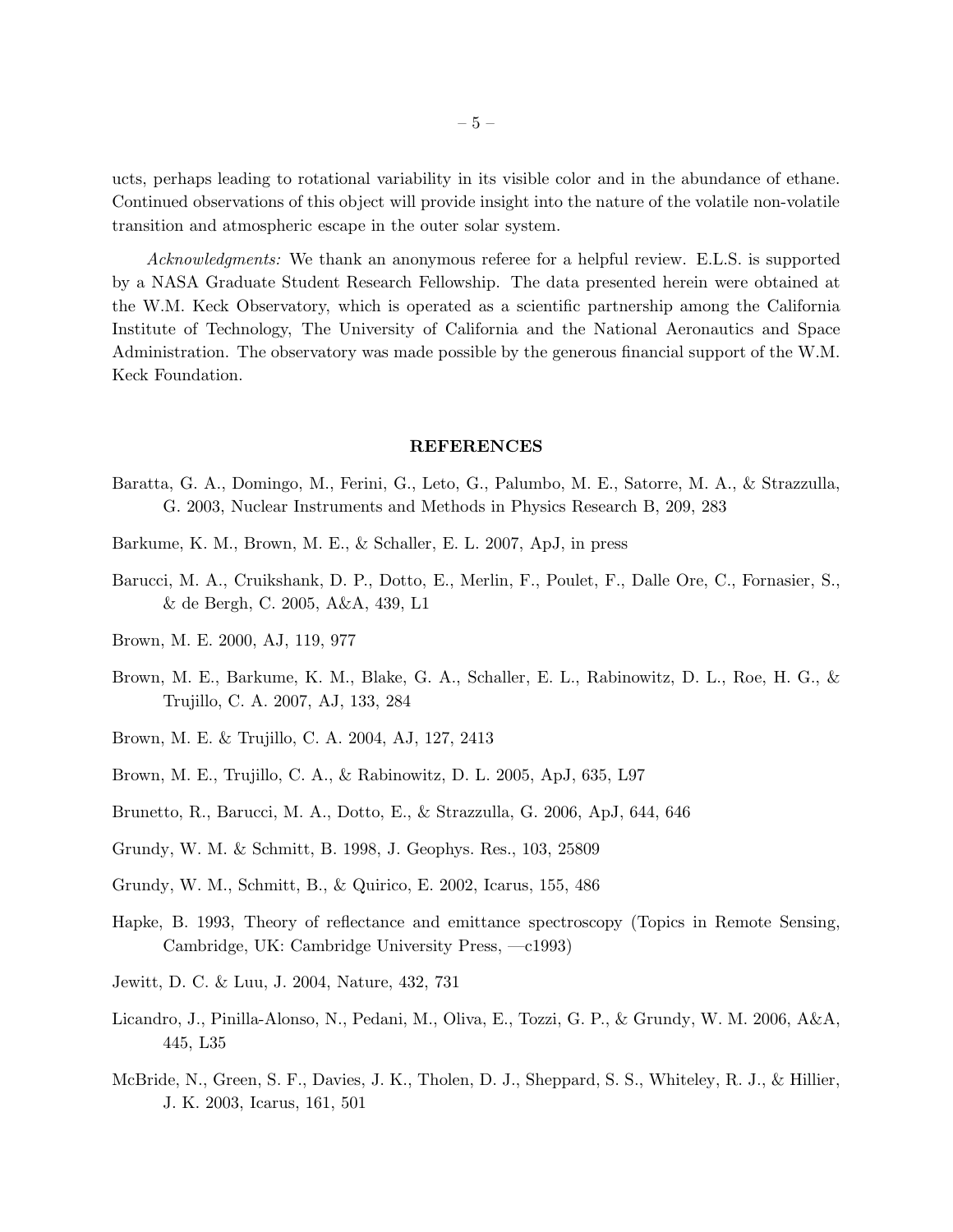- <span id="page-5-2"></span>McLean, I. S., Becklin, E. E., Bendiksen, O., Brims, G., Canfield, J., Figer, D. F., Graham, J. R., Hare, J., Lacayanga, F., Larkin, J. E., Larson, S. B., Levenson, N., Magnone, N., Teplitz, H., & Wong, W. 1998, in Presented at the Society of Photo-Optical Instrumentation Engineers (SPIE) Conference, Vol. 3354, Proc. SPIE Vol. 3354, p. 566-578, Infrared Astronomical Instrumentation, Albert M. Fowler; Ed., ed. A. M. Fowler, 566–578
- <span id="page-5-4"></span>Moore, M. H., Ferrante, R. F., Hudson, R. L., & Stone, J. N. 2007, Icarus, 190, 260
- <span id="page-5-3"></span>Quirico, E. & Schmitt, B. 1997, Icarus, 127, 354
- <span id="page-5-0"></span>Schaller, E. L. & Brown, M. E. 2007, ApJ, 659, L61
- <span id="page-5-1"></span>Stansberry, J., Grundy, W., Brown, M., Cruikshank, D., Spencer, J., Trilling, D., & Margot, J.-L. 2007, ArXiv Astrophysics e-prints

This preprint was prepared with the AAS IATEX macros v5.2.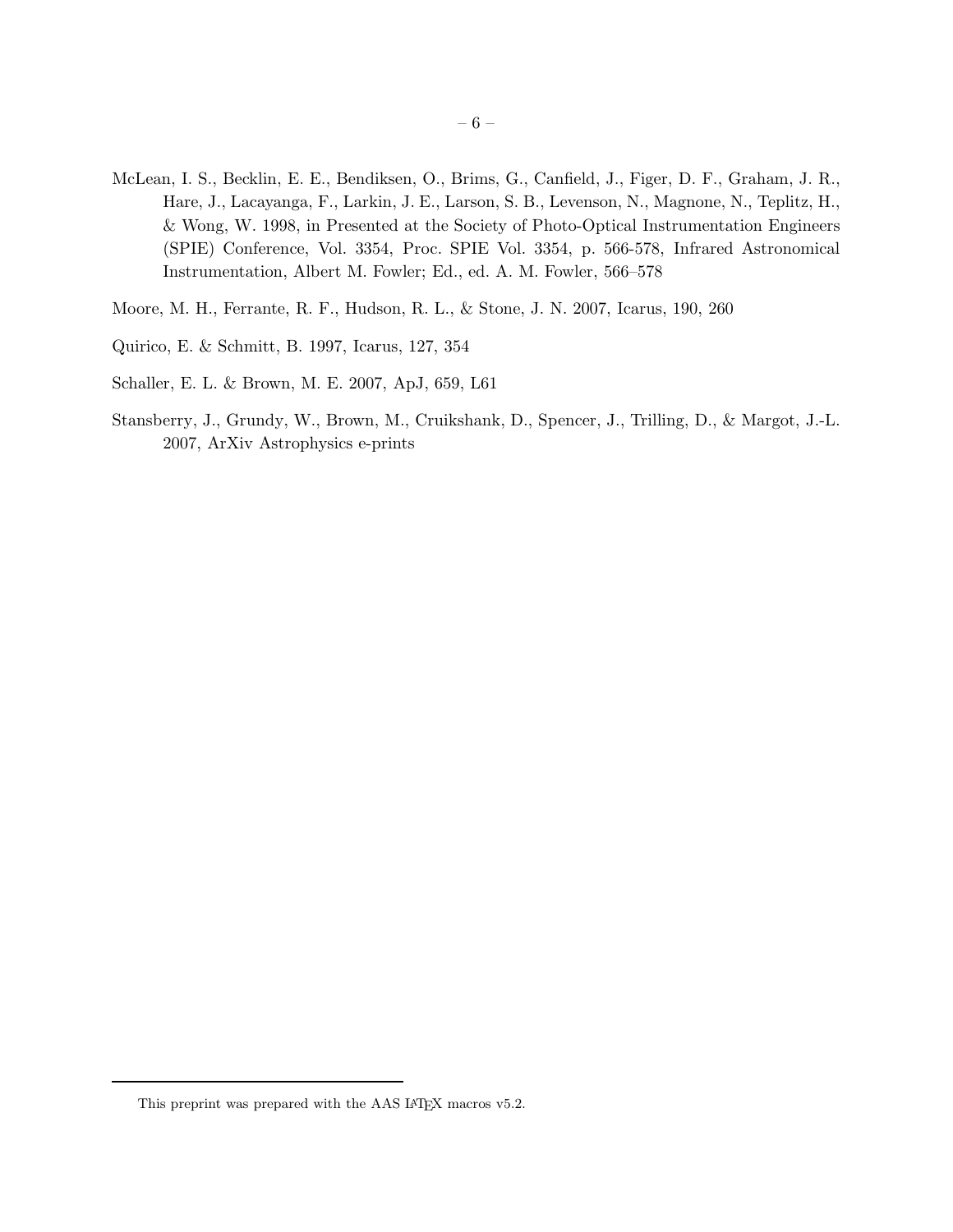

Fig. 1.— A. Near-infrared spectrum of Quaoar obtained with NIRSPEC on the Keck telescope [\(McLean et al. 1998\)](#page-5-2). The signature of crystalline water ice is dominant. A best-fit water ice and dark red continuum model is shown. The major features of the spectrum are well fit by the model except for the 2.2-2.4  $\mu$ m region where additional absorption occurs. B. Quaoar spectrum shown with the best-fit water ice, continuum, methane and ethane model. The presence of methane is required to fit the long wavelength end of the spectrum.